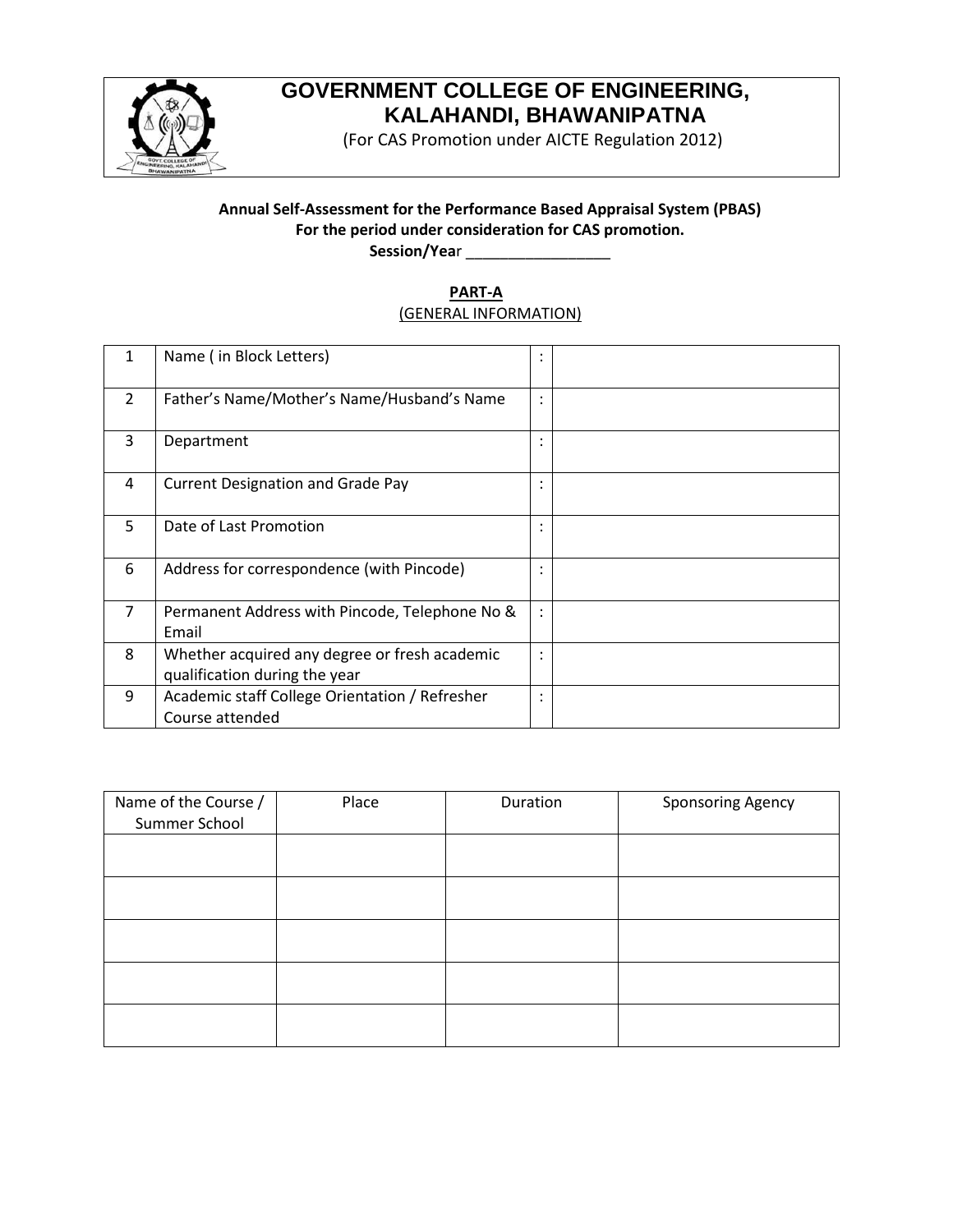#### **PART- B** (ACADEMIC PERFORMANCE INDICATORS)

# Please see detail instruction of this PBAS proforma before filling out this section

#### **CATEGORY I** TEACHING LEARING AND EVALUATION RELATED ACTIVITIES

| (i) | Lectures, Seminars, Tutorials, Practicals, Contact Hours (give semester wise details where |       |           |                    |               |                          |  |  |  |  |  |  |  |
|-----|--------------------------------------------------------------------------------------------|-------|-----------|--------------------|---------------|--------------------------|--|--|--|--|--|--|--|
|     | necessary)                                                                                 |       |           |                    |               |                          |  |  |  |  |  |  |  |
| SI  | Course /                                                                                   | Level | Mode of   | No. of classes per | No of classed | % of classes / practical |  |  |  |  |  |  |  |
| No  | Paper                                                                                      |       | teaching* | week allotted      | conducted     | taken as per             |  |  |  |  |  |  |  |
|     |                                                                                            |       |           |                    |               | documented record        |  |  |  |  |  |  |  |
|     |                                                                                            |       |           |                    |               |                          |  |  |  |  |  |  |  |
|     |                                                                                            |       |           |                    |               |                          |  |  |  |  |  |  |  |
|     |                                                                                            |       |           |                    |               |                          |  |  |  |  |  |  |  |
|     |                                                                                            |       |           |                    |               |                          |  |  |  |  |  |  |  |
|     |                                                                                            |       |           |                    |               |                          |  |  |  |  |  |  |  |
|     |                                                                                            |       |           |                    |               |                          |  |  |  |  |  |  |  |
|     |                                                                                            |       |           |                    |               |                          |  |  |  |  |  |  |  |
|     |                                                                                            |       |           |                    |               |                          |  |  |  |  |  |  |  |
|     |                                                                                            |       |           |                    |               |                          |  |  |  |  |  |  |  |
|     |                                                                                            |       |           |                    |               |                          |  |  |  |  |  |  |  |

\*Lecturer (L), Seminar (S) Tutorial (T), Practical (P), Contact Hours (C)

|     |                                                                                                                                   | <b>API Score</b> | Remark of Screening cum     |
|-----|-----------------------------------------------------------------------------------------------------------------------------------|------------------|-----------------------------|
|     |                                                                                                                                   |                  | <b>Evaluation Committee</b> |
| (a) | Classes taken (max. 50 for 100 % performance &<br>proportionate score upto 80% performance,<br>below which no score may be given) |                  |                             |
| (b) | Teaching Load in excess of AICTE norms (max.<br>score:10)                                                                         |                  |                             |

| (ii) | Reading / Instructional material consulted and additional knowledge resources provided to<br>students |           |            |                              |  |  |  |  |  |  |  |  |
|------|-------------------------------------------------------------------------------------------------------|-----------|------------|------------------------------|--|--|--|--|--|--|--|--|
| SI.  | Course / Paper                                                                                        | Consulted | Prescribed | Additional Resource Provided |  |  |  |  |  |  |  |  |
| No.  |                                                                                                       |           |            |                              |  |  |  |  |  |  |  |  |
|      |                                                                                                       |           |            |                              |  |  |  |  |  |  |  |  |
|      |                                                                                                       |           |            |                              |  |  |  |  |  |  |  |  |
|      |                                                                                                       |           |            |                              |  |  |  |  |  |  |  |  |
|      |                                                                                                       |           |            |                              |  |  |  |  |  |  |  |  |
|      |                                                                                                       |           |            |                              |  |  |  |  |  |  |  |  |
|      |                                                                                                       |           |            |                              |  |  |  |  |  |  |  |  |
|      |                                                                                                       |           |            |                              |  |  |  |  |  |  |  |  |
|      |                                                                                                       |           |            |                              |  |  |  |  |  |  |  |  |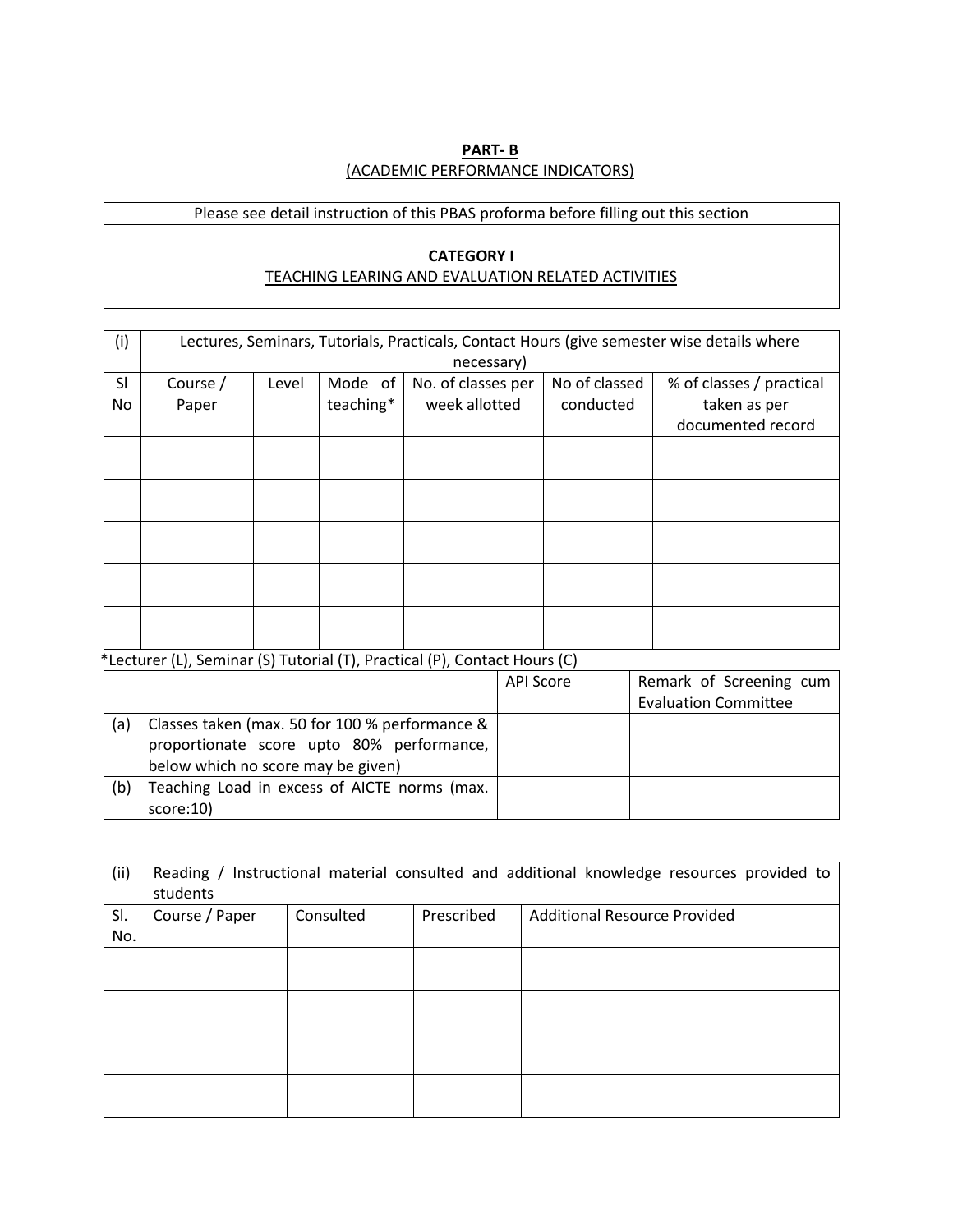|       | API Score based on preparation and imparting of                                          | API              |                             | Remark of Screening         | cum |
|-------|------------------------------------------------------------------------------------------|------------------|-----------------------------|-----------------------------|-----|
|       | knowledge / instruction as per curriculum and syllabus                                   | Score            | <b>Evaluation Committee</b> |                             |     |
|       | enrichment by providing additional resource to students                                  |                  |                             |                             |     |
|       | (max. Score:20)                                                                          |                  |                             |                             |     |
| (iii) | Use of Participatory and innovative Teaching-Learning Methodologies, Updating of Subject |                  |                             |                             |     |
|       | Content, Course Improvement, etc.                                                        |                  |                             |                             |     |
| SI.   | <b>Short Description</b>                                                                 | <b>API Score</b> |                             | Remark of Screening         | cum |
| No.   |                                                                                          |                  |                             | <b>Evaluation Committee</b> |     |
|       |                                                                                          |                  |                             |                             |     |
|       |                                                                                          |                  |                             |                             |     |
|       |                                                                                          |                  |                             |                             |     |
|       |                                                                                          |                  |                             |                             |     |
|       |                                                                                          |                  |                             |                             |     |
|       |                                                                                          |                  |                             |                             |     |
|       |                                                                                          |                  |                             |                             |     |
|       |                                                                                          |                  |                             |                             |     |
|       | Total Score (max. Score:20)                                                              |                  |                             |                             |     |
|       |                                                                                          |                  |                             |                             |     |

| (iv) | Examination Duties Assigned and Performed |          |              |           |                             |  |  |  |  |  |  |
|------|-------------------------------------------|----------|--------------|-----------|-----------------------------|--|--|--|--|--|--|
| SI.  | оf<br>Type                                | Duties   | Extent<br>to | API Score | Remark of Screening<br>cum  |  |  |  |  |  |  |
| No.  | <b>Examination duties</b>                 | Assigned | which        |           | <b>Evaluation Committee</b> |  |  |  |  |  |  |
|      |                                           |          | carried out  |           |                             |  |  |  |  |  |  |
|      |                                           |          | (%)          |           |                             |  |  |  |  |  |  |
|      |                                           |          |              |           |                             |  |  |  |  |  |  |
|      |                                           |          |              |           |                             |  |  |  |  |  |  |
|      |                                           |          |              |           |                             |  |  |  |  |  |  |
|      |                                           |          |              |           |                             |  |  |  |  |  |  |
|      |                                           |          |              |           |                             |  |  |  |  |  |  |
|      |                                           |          |              |           |                             |  |  |  |  |  |  |
|      |                                           |          |              |           |                             |  |  |  |  |  |  |
|      |                                           |          |              |           |                             |  |  |  |  |  |  |
|      |                                           |          |              |           |                             |  |  |  |  |  |  |
|      |                                           |          |              |           |                             |  |  |  |  |  |  |
|      | Total Score (max. :                       |          |              |           |                             |  |  |  |  |  |  |
|      | 25)                                       |          |              |           |                             |  |  |  |  |  |  |

## **CATEGORY II**

# CO-CURRICULAR, EXTENSION, PROFESSIONAL DEVELOPMENT RELATED ACTIVITIES

|     | Please mention your contribution to any of the following: |                |           |                             |  |  |  |  |  |  |  |  |
|-----|-----------------------------------------------------------|----------------|-----------|-----------------------------|--|--|--|--|--|--|--|--|
| SI. | Type of Activity                                          | Average Hrs. / | API Score | Remark of Screening<br>cum  |  |  |  |  |  |  |  |  |
| No. |                                                           | Week           |           | <b>Evaluation Committee</b> |  |  |  |  |  |  |  |  |
|     | Extension, Co-curricular &<br>field based activities      |                |           |                             |  |  |  |  |  |  |  |  |
|     |                                                           |                |           |                             |  |  |  |  |  |  |  |  |
|     |                                                           |                |           |                             |  |  |  |  |  |  |  |  |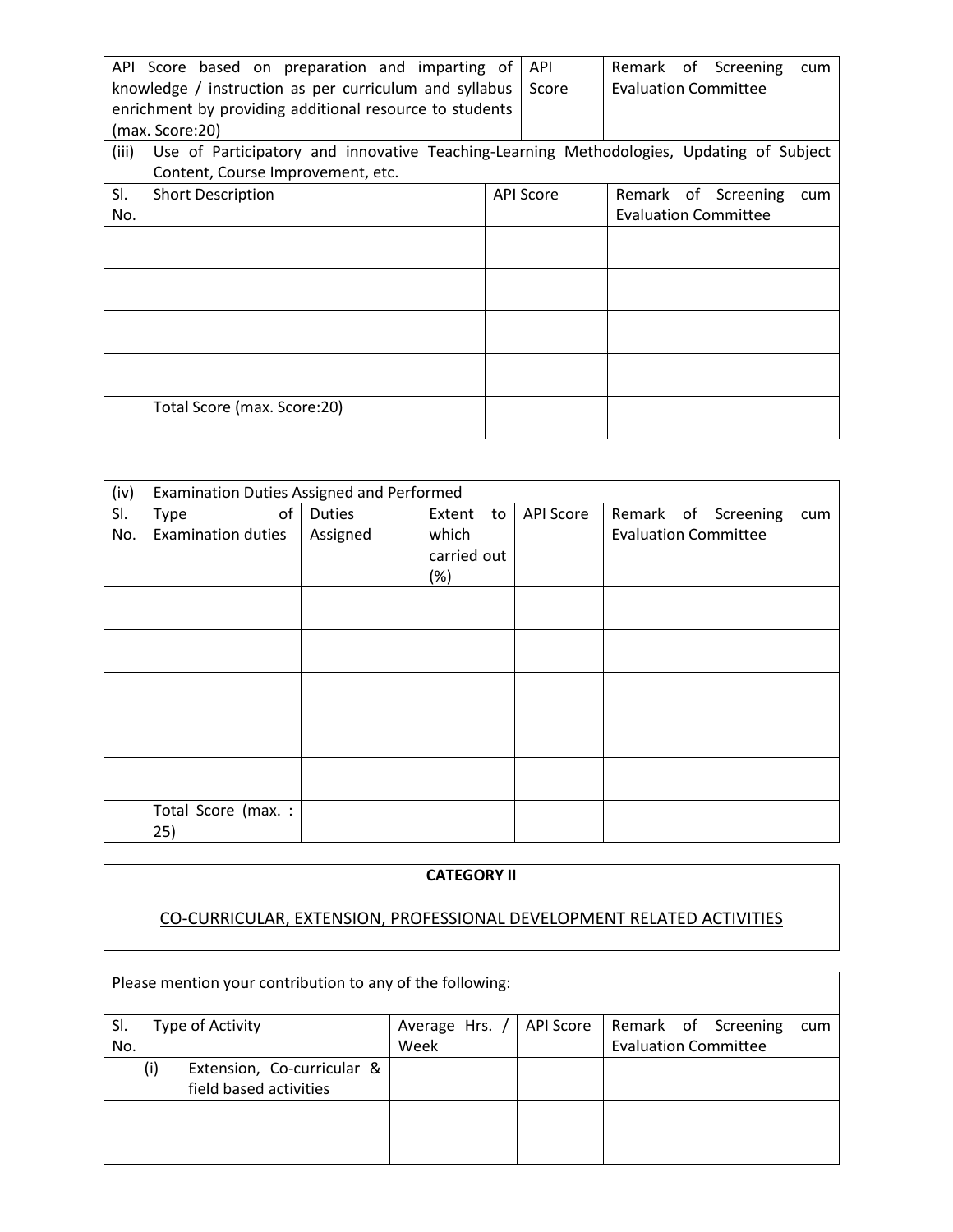| Total (max.:20)                                     |                  |                  |                             |
|-----------------------------------------------------|------------------|------------------|-----------------------------|
|                                                     |                  |                  |                             |
|                                                     |                  |                  |                             |
| (i)<br>Contribution to Corporate                    | Yearly           | <b>API Score</b> | Remark of Screening<br>cum  |
| Life and Management of                              | Semester wise    |                  | <b>Evaluation Committee</b> |
| the institution                                     | responsibilities |                  |                             |
|                                                     |                  |                  |                             |
|                                                     |                  |                  |                             |
|                                                     |                  |                  |                             |
|                                                     |                  |                  |                             |
|                                                     |                  |                  |                             |
| Total (max.:15)                                     |                  |                  |                             |
| (III) Professional Development<br><b>Activities</b> |                  |                  |                             |
|                                                     |                  |                  |                             |
|                                                     |                  |                  |                             |
|                                                     |                  |                  |                             |
|                                                     |                  |                  |                             |
|                                                     |                  |                  |                             |
| Total (max.:15)                                     |                  |                  |                             |
| Total Score (i+ii+iii) (max.:25)                    |                  |                  |                             |

## **CATEGORY III** (RESEARCH, PUBLICATIONS AND ACADEMIC CONTRIBUTIONS)

| SI.<br>No. | Title<br>with<br>Page<br>Nos. | Journ<br>al | ISSN/ISB<br>N No. | Whether peer<br>reviewed,<br>impact factor<br>if any | of<br>No.<br>CO-<br>author | Whether<br>you<br>are<br>the<br>main<br>author | <b>API Score</b> | Remark of<br>Screening cum<br>Evaluation<br>Committee |
|------------|-------------------------------|-------------|-------------------|------------------------------------------------------|----------------------------|------------------------------------------------|------------------|-------------------------------------------------------|
|            |                               |             |                   |                                                      |                            |                                                |                  |                                                       |
|            |                               |             |                   |                                                      |                            |                                                |                  |                                                       |
|            |                               |             |                   |                                                      |                            |                                                |                  |                                                       |
|            |                               |             |                   |                                                      |                            |                                                |                  |                                                       |
|            |                               |             |                   |                                                      |                            |                                                |                  |                                                       |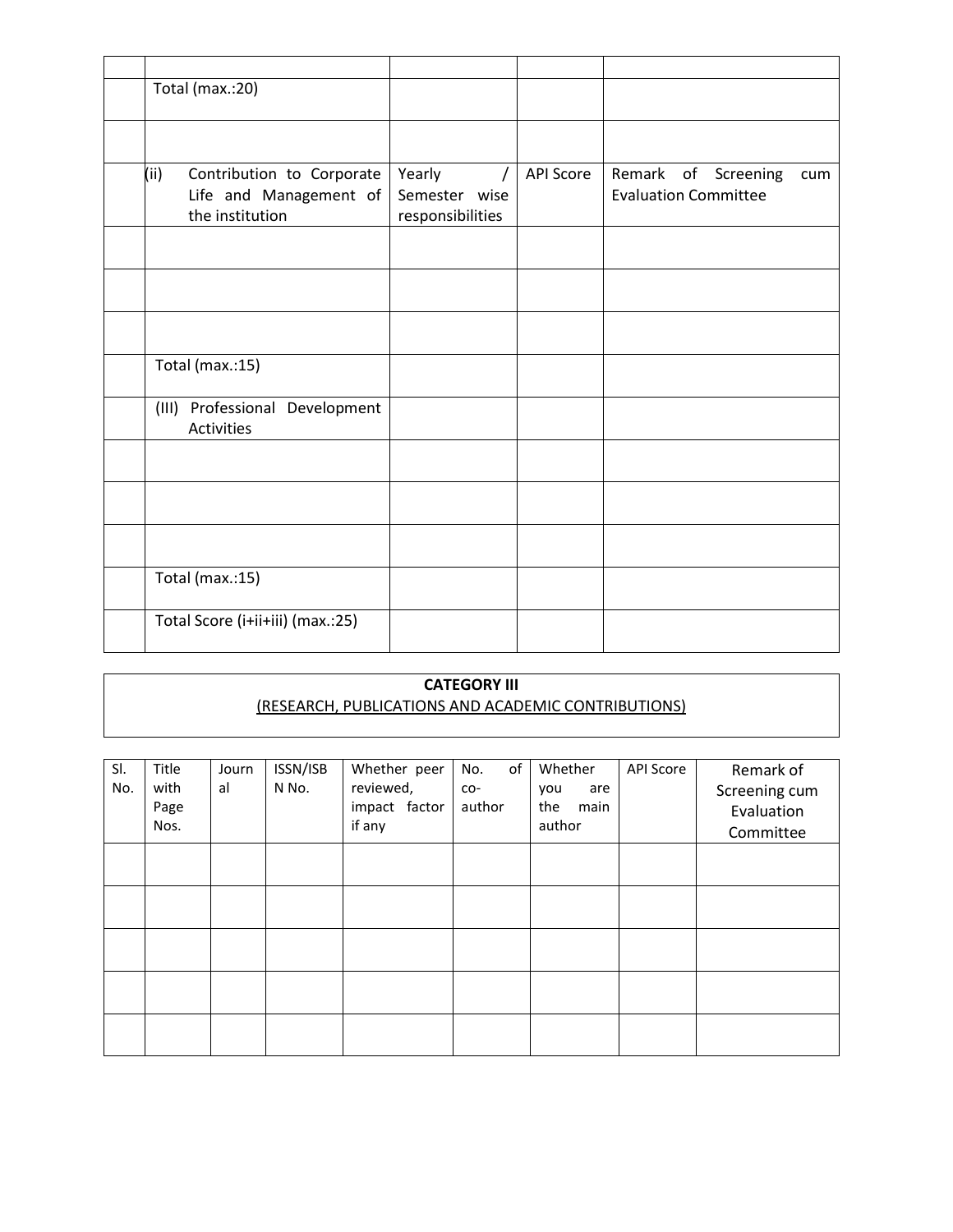|            | B (i) Articles/ Chapters published in Books |                                         |                   |                          |                            |                                             |           |                                                       |  |  |  |  |
|------------|---------------------------------------------|-----------------------------------------|-------------------|--------------------------|----------------------------|---------------------------------------------|-----------|-------------------------------------------------------|--|--|--|--|
| SI.<br>No. | with<br>Title<br>Page Nos.                  | Book Title,<br>editor<br>&<br>Publisher | ISSN/IS<br>BN No. | Whether peer<br>reviewed | of<br>No.<br>CO-<br>author | Whether<br>are<br>you<br>the main<br>author | API Score | Remark of<br>Screening cum<br>Evaluation<br>Committee |  |  |  |  |
|            |                                             |                                         |                   |                          |                            |                                             |           |                                                       |  |  |  |  |

|            | (ii)<br>Full Paper in Conference Proceedings |                                            |                  |                      |                                       |                  |  |                                                       |  |  |  |  |  |
|------------|----------------------------------------------|--------------------------------------------|------------------|----------------------|---------------------------------------|------------------|--|-------------------------------------------------------|--|--|--|--|--|
| SI.<br>No. | with<br>Title<br>Page Nos.                   | οf<br>Details<br>Conference<br>Publication | ISSN/ISBN<br>No. | No. of co-<br>author | Whether<br>you are the<br>main author | <b>API Score</b> |  | Remark of<br>Screening cum<br>Evaluation<br>Committee |  |  |  |  |  |
|            |                                              |                                            |                  |                      |                                       |                  |  |                                                       |  |  |  |  |  |

|            | (iii)                      |                                       | Books Published as single author or as editor |                              |                         |                                             |                  |               |                                      |
|------------|----------------------------|---------------------------------------|-----------------------------------------------|------------------------------|-------------------------|---------------------------------------------|------------------|---------------|--------------------------------------|
| SI.<br>No. | Title with<br>Page<br>Nos. | of<br>Type<br>Books and<br>Authorship | Publisher &<br>ISSN/ISBN<br>No.               | Whether<br>peer<br>reviewed, | No. of<br>CO-<br>author | Whether<br>are<br>vou<br>the main<br>author | <b>API Score</b> | Screening cum | Remark of<br>Evaluation<br>Committee |
|            |                            |                                       |                                               |                              |                         |                                             |                  |               |                                      |
|            |                            |                                       |                                               |                              |                         |                                             |                  |               |                                      |

| C) Ongoing and Completed Research Projects and Consultancies |       |        |        |                                               |                  |                                                        |  |  |  |
|--------------------------------------------------------------|-------|--------|--------|-----------------------------------------------|------------------|--------------------------------------------------------|--|--|--|
| (C) (i & ii) Ongoing projects / Consultancies                |       |        |        |                                               |                  |                                                        |  |  |  |
| SI.<br>No.                                                   | Title | Agency | Period | Grant / Amount<br>mobilized<br>(Rs.<br>Lakhs) | <b>API Score</b> | Remark of Screening cum<br><b>Evaluation Committee</b> |  |  |  |
|                                                              |       |        |        |                                               |                  |                                                        |  |  |  |
|                                                              |       |        |        |                                               |                  |                                                        |  |  |  |

| (C) (iii & iv) Completed Projects / Consultancies |       |        |        |       |  |         |              |                     |
|---------------------------------------------------|-------|--------|--------|-------|--|---------|--------------|---------------------|
| SI.                                               | Title | Agency | Period | Grant |  | Whether | API<br>Score | Remark of Screening |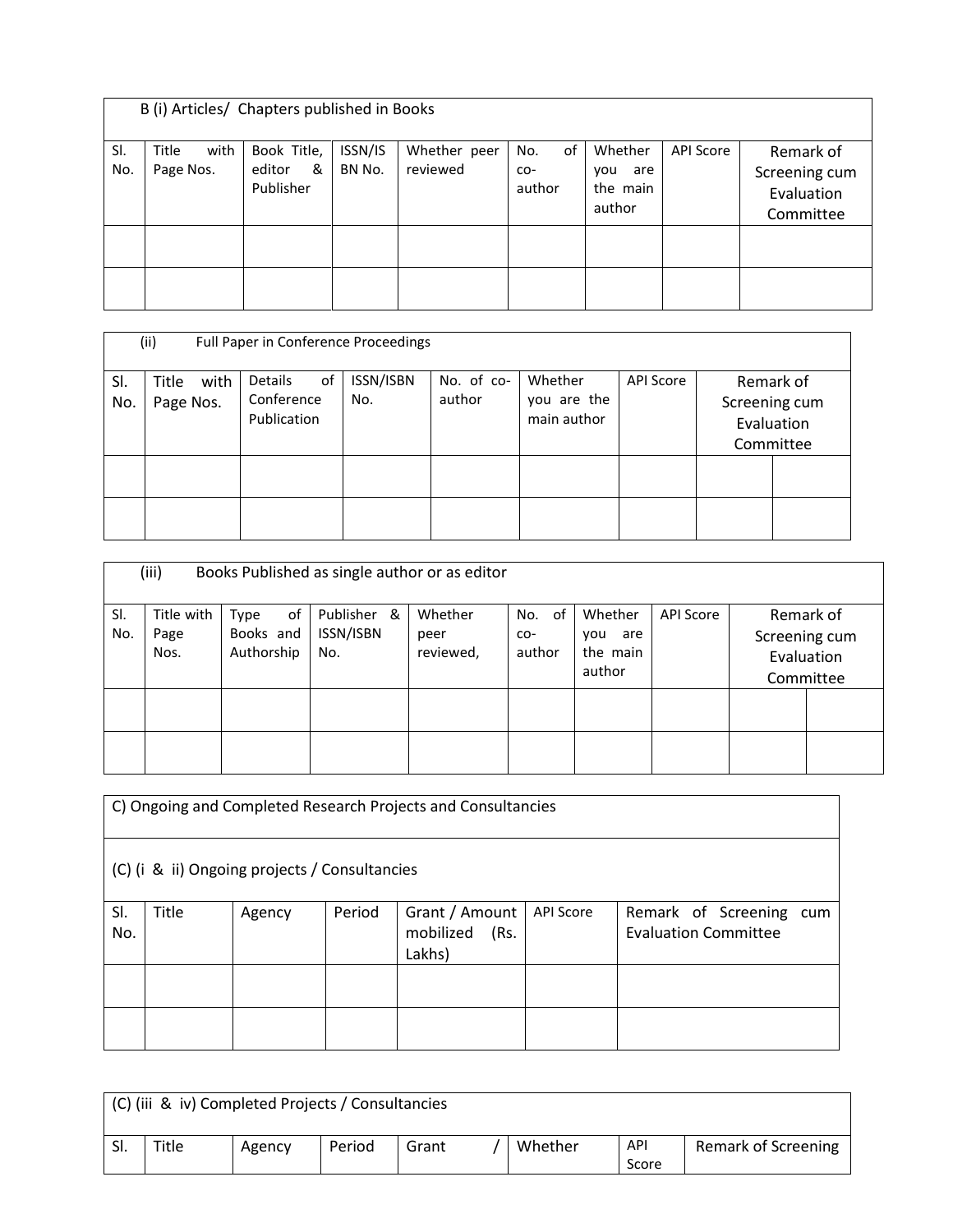| No. |  | Amount<br>mobilized<br>(Rs. Lakhs) | Policy<br>Document<br>/Pattern<br>as<br>outcome |  | cum Evaluation<br>Committee |
|-----|--|------------------------------------|-------------------------------------------------|--|-----------------------------|
|     |  |                                    |                                                 |  |                             |
|     |  |                                    |                                                 |  |                             |

| D) Research Guidance                                              |                    |                            |                   |                  |                                                           |  |  |  |
|-------------------------------------------------------------------|--------------------|----------------------------|-------------------|------------------|-----------------------------------------------------------|--|--|--|
| Sl. No.                                                           | Number<br>enrolled | <b>Thesis</b><br>Submitted | Degree<br>awarded | <b>API Score</b> | <b>Remark of Screening</b><br>cum Evaluation<br>Committee |  |  |  |
| M.E/M.Tech./Master<br>in appropriate field<br>Ph. D or equivalent |                    |                            |                   |                  |                                                           |  |  |  |
|                                                                   |                    |                            |                   |                  |                                                           |  |  |  |

|     | programmes (not less than one week duration) |          |              |                  | (E) (i) Training Courses Teaching Learning-Evaluation Technology Programmes, Faculty Development |
|-----|----------------------------------------------|----------|--------------|------------------|--------------------------------------------------------------------------------------------------|
| SI. | Programme                                    | Duration | Organised by | <b>API Score</b> | Remark of Screening cum                                                                          |
| No  |                                              |          |              |                  | <b>Evaluation Committee</b>                                                                      |
|     |                                              |          |              |                  |                                                                                                  |
|     |                                              |          |              |                  |                                                                                                  |

|           | (E) (ii) Papers presented in Conferences, Seminars, Workshops, Symposia |                                       |                  |                                                                                            |                  |                                                        |  |  |  |  |  |
|-----------|-------------------------------------------------------------------------|---------------------------------------|------------------|--------------------------------------------------------------------------------------------|------------------|--------------------------------------------------------|--|--|--|--|--|
| SI.<br>No | <b>Title</b><br>0f<br>the paper<br>presented                            | Title<br>оf<br>conference/Se<br>minar | Organi<br>sed by | Whether<br>international/natio<br>nal/state/regional/<br>college<br>or<br>University level | <b>API Score</b> | Remark of Screening cum<br><b>Evaluation Committee</b> |  |  |  |  |  |
|           |                                                                         |                                       |                  |                                                                                            |                  |                                                        |  |  |  |  |  |

|     | (E) (iii) Invited Lectures and Chairmanship at national or international conference/Seminar, etc. |    |       |           |               |         |                             |                  |                         |
|-----|---------------------------------------------------------------------------------------------------|----|-------|-----------|---------------|---------|-----------------------------|------------------|-------------------------|
| SI. | Title                                                                                             | 0t | the I | Title     | οt            | Organis | Whether                     | <b>API Score</b> | Remark of Screening cum |
| No  | lecture/Academ<br>conference/Se                                                                   |    |       | ed by     | international |         | <b>Evaluation Committee</b> |                  |                         |
|     | ic Section<br>minar, etc.                                                                         |    |       | /national |               |         |                             |                  |                         |
|     |                                                                                                   |    |       |           |               |         |                             |                  |                         |
|     |                                                                                                   |    |       |           |               |         |                             |                  |                         |
|     |                                                                                                   |    |       |           |               |         |                             |                  |                         |
|     |                                                                                                   |    |       |           |               |         |                             |                  |                         |

IV. SUMMARY OF API SCORES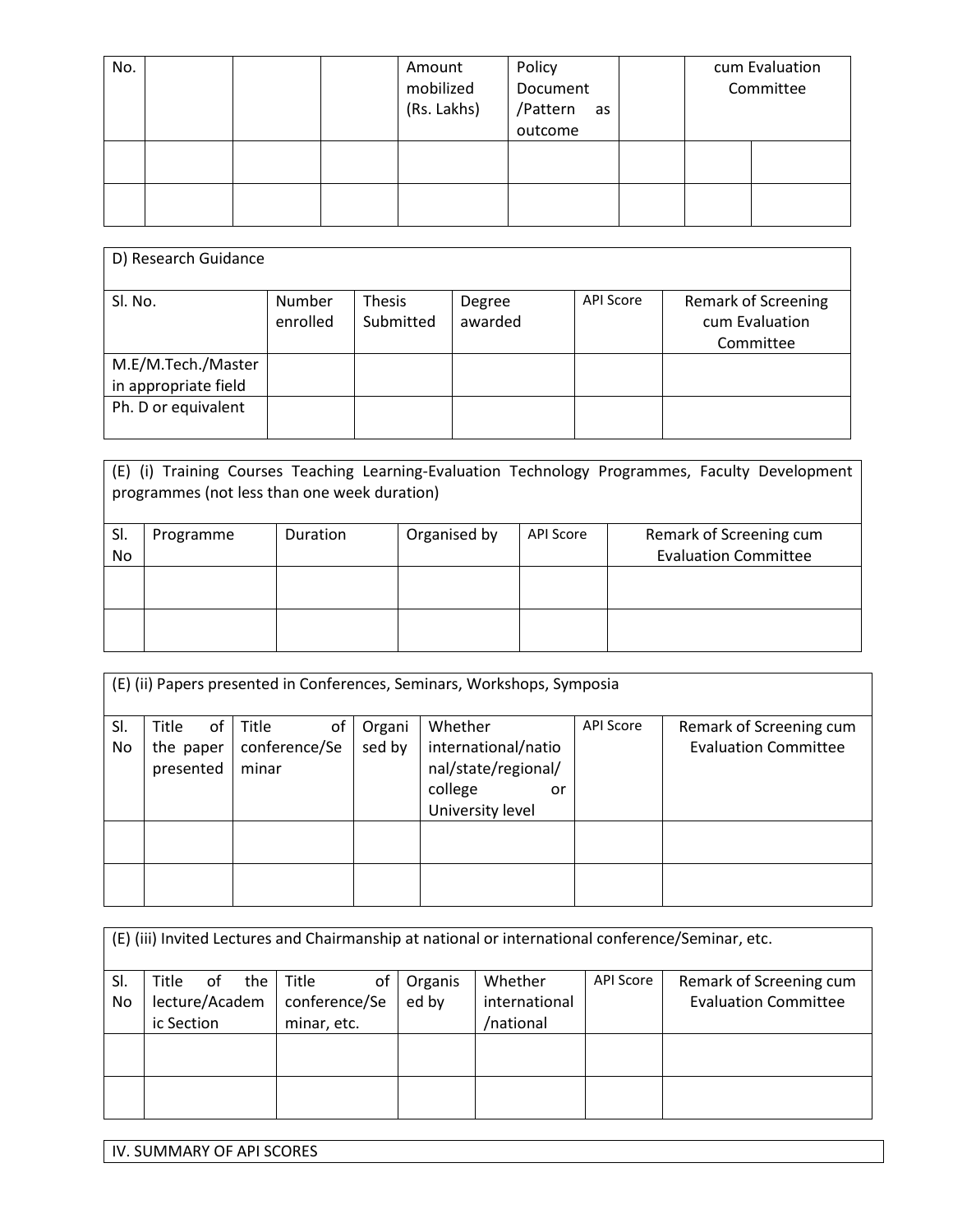| SI.           | Criteria                           | Last Academic | Total-API Score for      | API<br>Annual<br>Av. | of<br>Remark |
|---------------|------------------------------------|---------------|--------------------------|----------------------|--------------|
| No            |                                    | Year          | <b>Assessment Period</b> | Score<br>for         | Screening    |
|               |                                    |               |                          | Assessment           | cum          |
|               |                                    |               |                          | Period               | Evaluation   |
|               |                                    |               |                          |                      | Committee    |
|               | <b>Teaching</b><br>and<br>Learning |               |                          |                      |              |
|               | Evaluation<br>Related              |               |                          |                      |              |
|               | activities                         |               |                          |                      |              |
|               | Co-curricular<br>Extension,        |               |                          |                      |              |
| $\mathbf{II}$ | Development<br>Professional        |               |                          |                      |              |
|               | etc.                               |               |                          |                      |              |
|               | Total (I+II)                       |               |                          |                      |              |
|               |                                    |               |                          |                      |              |
| Ш             | Academic<br>Research and           |               |                          |                      |              |
|               | Contribution                       |               |                          |                      |              |

|           | PART C: OTHER RELEVANT INFORMATION                                                                                    |  |  |  |  |  |  |
|-----------|-----------------------------------------------------------------------------------------------------------------------|--|--|--|--|--|--|
|           | Please give details of any other credential, significant contributions, awards received etc. not<br>mentioned earlier |  |  |  |  |  |  |
| SI.<br>No | Details (Mention year, value, etc. where relevant)                                                                    |  |  |  |  |  |  |
|           |                                                                                                                       |  |  |  |  |  |  |
|           |                                                                                                                       |  |  |  |  |  |  |
|           |                                                                                                                       |  |  |  |  |  |  |
|           | LIST OF ENCLOSURES : (Please attach copies of certificates, sanction orders, papers, etc. wherever                    |  |  |  |  |  |  |
|           | necessary)                                                                                                            |  |  |  |  |  |  |
| SI.       | SI.                                                                                                                   |  |  |  |  |  |  |
| No.       | No                                                                                                                    |  |  |  |  |  |  |
| 1         | 6                                                                                                                     |  |  |  |  |  |  |
| 2         | 7                                                                                                                     |  |  |  |  |  |  |
| 3         | 8                                                                                                                     |  |  |  |  |  |  |
| 4         | 9                                                                                                                     |  |  |  |  |  |  |
| 5         | 10                                                                                                                    |  |  |  |  |  |  |

I certify that the information provided is correct as per records available with the College documents enclosed along with the duly filed PBAS proforma.

> Signature of the faculty with Designation. Place and Date

> > Signature of HoD